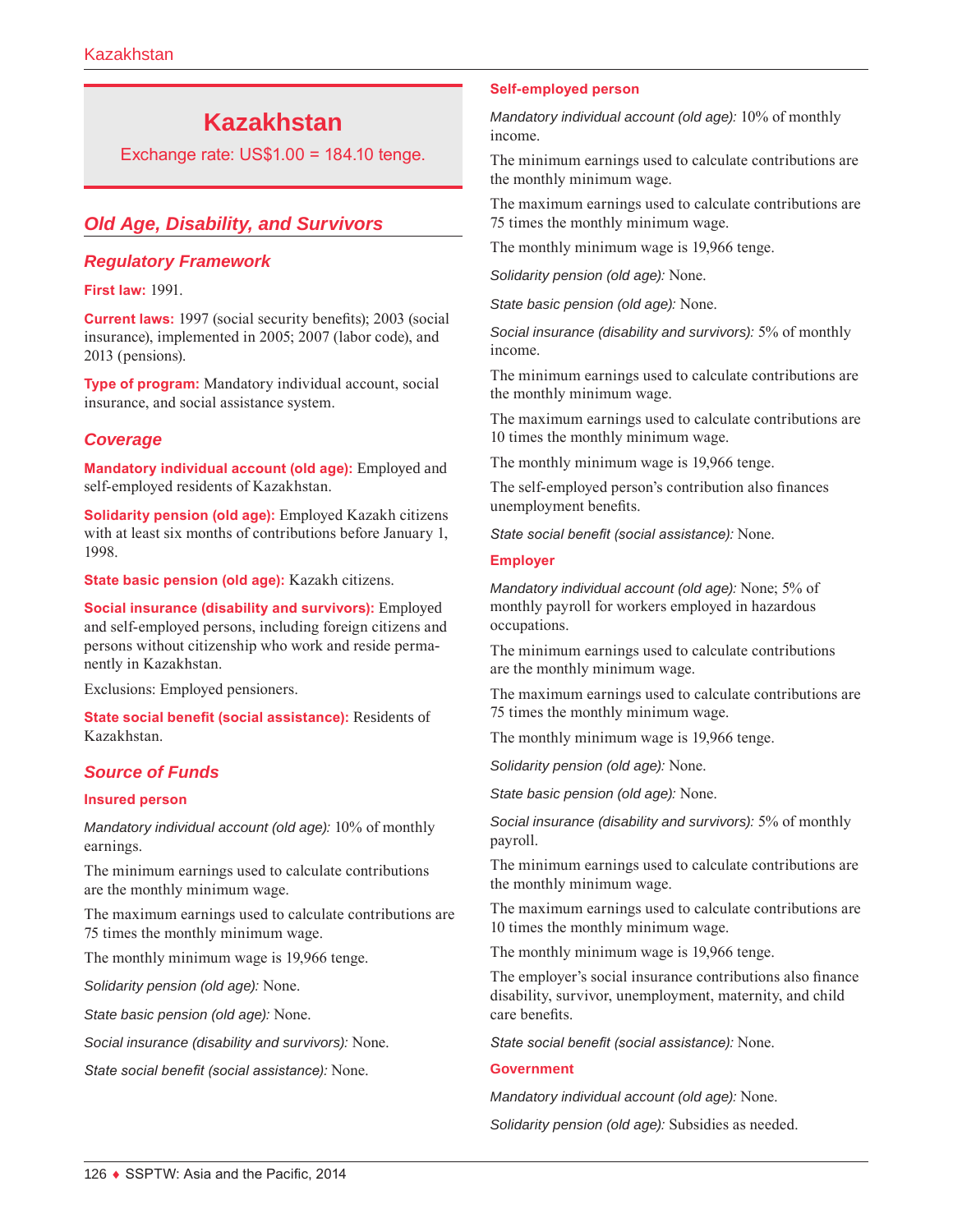*State basic pension (old age):* The total cost.

*Social insurance (disability and survivors):* None; contributes as an employer.

The government's social insurance contributions (made as an employer) also finance disability, survivor, unemployment, maternity, and child care benefits.

*State social benefit (social assistance):* The total cost.

# *Qualifying Conditions*

**Mandatory individual account (old age):** Age 63 (men) or age 58 (women, gradually rising to age 63 by January 1, 2017). Age 55 (men and women) if the account balance is sufficient to finance a benefit at least equal to the minimum monthly pension.

The minimum monthly pension is 21,736 tenge.

**Solidarity pension (old age):** Age 63 with at least 25 years of contributions (men) or age 58 with at least 20 years of contributions (women); age 50 with at least 25 years of contributions (men) or age 45 with at least 20 years of contributions (women) and lived in certain ecologically damaged zones for at least five years from 1949 to 1963; or age 53 for mothers who raised at least five children until age 8.

**State basic pension (old age):** Paid at the retirement age regardless of the insurance period.

**Social insurance (disability):** Assessed with a Group I (incapacity for any work), Group II (incapacity for usual work), or Group III (capacity for work) disability.

**State social benefit (disability):** Assessed with a Group I (incapacity for any work), Group II (incapacity for usual work), or Group III (capacity for work) disability.

**Mandatory individual account (survivors):** Paid to survivors named by the deceased.

**Social insurance (survivors):** Paid to survivors when the insured family breadwinner dies.

Eligible survivors include dependents unable to work, children younger than age 18 (age 23 if a full-time student; no limit if disabled before age 18); a widow (er) of retirement age, disabled, or caring for children younger than age 3; and any relative caring for children younger than age 3.

**State social benefit (survivors):** Paid to survivors when the family breadwinner dies.

Eligible survivors include dependents unable to work, children younger than age 18 (age 23 if a full-time student; no limit if disabled before age 18); a widow(er) of retirement age, disabled, or caring for children younger than age 8; and any relative caring for children younger than age 8.

# *Old-Age Benefits*

#### **Old-age pension**

*Mandatory individual account:* A benefit based on the insured's account balance at retirement may be paid monthly, quarterly, or annually.

A lump sum is paid if the value of the insured's account balance is less than 30 times the minimum monthly pension.

The minimum monthly pension is 21,736 tenge.

*Solidarity pension:* 60% of the insured's earnings in the best three consecutive years after 1995 plus 1% of earnings for each year exceeding 25 years (men) or 20 years (women) of work is paid.

The maximum monthly old-age solidarity pension is 75% of the insured's earnings in the best three consecutive years after 1995.

Partial pension: A percentage of the full pension is paid according to the number of years below the required number of years of coverage.

The monthly minimum pension is 21,736 tenge.

Benefit adjustment: Benefits are adjusted periodically according to changes in the consumer price index.

*State basic pension:* 52% of the monthly minimum wage is paid.

The monthly minimum wage is 19,966 tenge.

The minimum monthly pension is 21,736 tenge.

Benefit adjustment: The benefit is set annually in the national budget.

# *Permanent Disability Benefits*

#### **Disability pension**

*State social benefit:* A flat-rate monthly benefit is paid according to the assessed degree of disability and the prescribed category of disability.

*Social insurance:* A monthly benefit is paid based on the difference between average monthly insured earnings in the last 24 months and 80% of the monthly minimum wage, multiplied by the income replacement rate, the loss of working capacity rate, and the covered period rate.

The monthly minimum wage is 19,966 tenge.

The income replacement rate is 0.6.

The loss of working capacity rate is 0.7 for a loss of working capacity of 80% to 100% (Group I disability); 0.5 for a loss of at least 60% but less than 80% (Group II disability); and 0.3 for a loss of at least 30% but less than 60% (Group III disability).

The covered period rate is 0.1 with less than six months of coverage; 0.7 with at least six but less than 12 months; 0.75 with at least 12 but less than 24 months; 0.85 with at least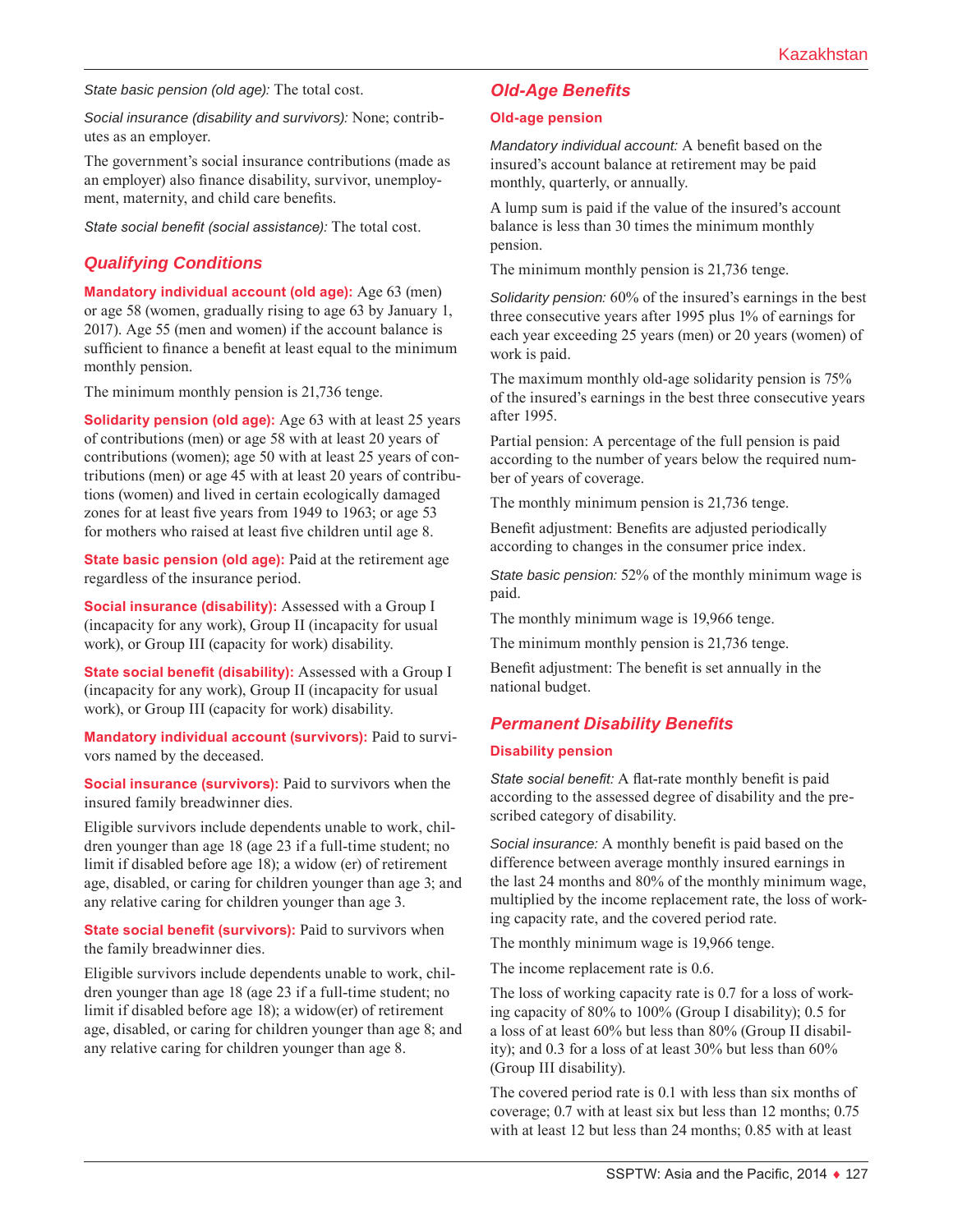24 but less than 36 months; 0.9 with at least 36 but less than 48 months; 0.95 with at least 48 but less than 60 months; and 1.0 with at least 60 months.

The disability pension ceases at the retirement age and is replaced by the old-age pension.

Benefit adjustment: Benefits are adjusted periodically according to changes in the consumer price index.

# *Survivor Benefits*

#### **Survivor pension**

*Mandatory individual account:* A benefit based on the deceased's account balance is distributed among named survivors in proportions determined by the deceased.

*State social benefit:* A flat-rate monthly benefit is paid according to family size and whether any family members have disabilities.

*Social insurance:* A monthly benefit is paid based on the difference between the insured's average monthly earnings in the last 24 months and 80% of the monthly minimum wage, multiplied by the income replacement rate, the number of survivors rate, and the covered period rate.

The monthly minimum wage is 19,966 tenge.

The income replacement rate is 0.6.

The number of survivors rate is 0.4 for one dependent survivor; 0.5 for two; 0.6 for three; and 0.8 for four or more.

The covered period rate is 0.1 with less than six months of coverage; 0.7 with six to 12 months; 0.75 with 12 to 23 months; 0.85 with 24 to 36 months; 0.9 with 36 to 48 months; 0.95 with 48 to 60 months; and 1.0 with 60 or more months.

Benefit adjustment: Benefits are adjusted periodically according to changes in the consumer price index.

# *Administrative Organization*

**Mandatory individual account:** Kazakhstan Agency for Financial Market and Financial Organizations supervises pension funds and insurance companies.

**Old-age solidarity pension:** Ministry of Labor and Social Protection of the Population provides general coordination and supervision. Regional departments administer the program.

**Social insurance:** Ministry of Labor and Social Protection of the Population provides general coordination and supervision.

State Fund of Social Insurance [\(http://www.gfss.kz](http://www.gfss.kz)) manages the program finances.

**State social benefit:** Regional departments of the Ministry of Labor and Social Protection of the Population administer the program.

# *Sickness and Maternity*

#### *Regulatory Framework*

**First and current laws:** 1999 (employer-financed benefits); 2003 (social insurance), implemented in 2005; 2007 (labor code).

**Type of program:** Employer-liability (sickness benefits), social insurance (maternity benefits), and universal (medical benefits) system.

#### *Coverage*

**Cash benefits:** Employed Kazakh citizens.

**Medical benefits:** Permanent residents of Kazakhstan.

#### *Source of Funds*

**Insured person**

*Cash benefits:* None.

*Medical benefits:* None.

**Self-employed person**

*Cash benefits:* Not applicable.

*Medical benefits:* None.

#### **Employer**

*Cash benefits:* The total cost of sickness benefits; see source of funds under Old Age, Disability, and Survivors for maternity and child care benefits.

*Medical benefits:* None.

**Government**

*Cash benefits:* None.

*Medical benefits:* The total cost.

# *Qualifying Conditions*

**Cash sickness, maternity, and child care benefits, and medical benefits:** There is no minimum qualifying period.

# *Sickness and Maternity Benefits*

**Sickness benefit (employer liability):** The daily benefit is calculated based on the insured's average daily earnings.

Benefit adjustment: Benefits are adjusted periodically according to changes in the consumer price index.

**Maternity benefit (social insurance):** A benefit based on the mother's average monthly earnings in the last 12 months is paid for 126 days, including 70 days before and 56 days after childbirth; may be extended in certain circumstances.

**Child care benefit (social insurance):** A benefit based on one of the parents' average monthly earnings in the last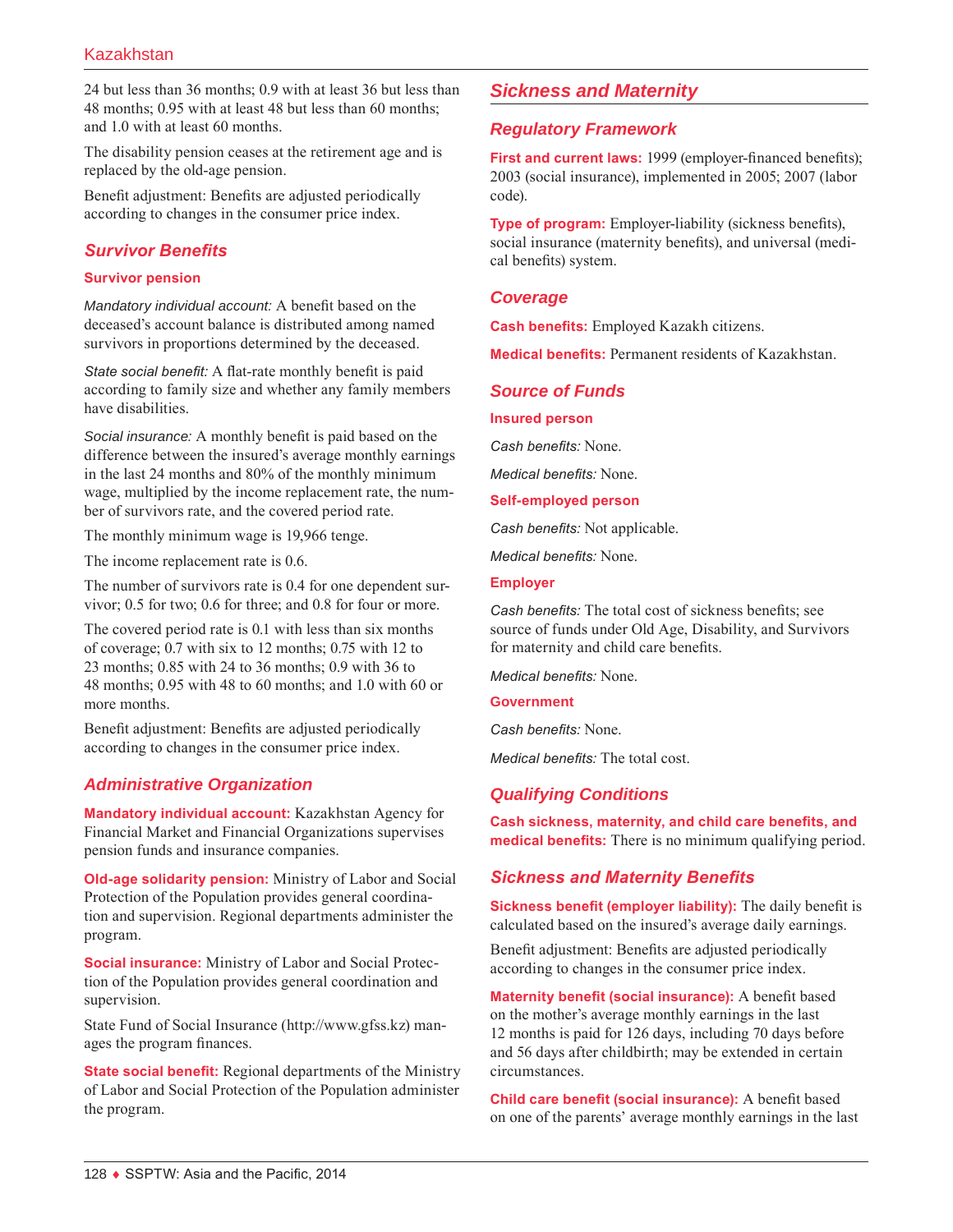24 months is paid from the end of the paid maternity leave period until the child reaches age 1.

Benefit adjustment: Benefits are adjusted periodically according to changes in the consumer price index.

#### *Workers' Medical Benefits*

Benefits include general and specialist care, hospitalization, laboratory services, dental care, maternity care, and transportation.

# *Dependents' Medical Benefits*

Medical benefits for dependents are the same as those for the insured.

#### *Administrative Organization*

**Cash sickness benefits:** Employers pay benefits directly to employees.

Ministry of Labor and Social Protection of the Population provides general coordination and supervision.

**Cash maternity and child care benefits:** Ministry of Labor and Social Protection of the Population provides general coordination and supervision.

State Fund of Social Insurance [\(http://www.gfss.kz](http://www.gfss.kz)) manages the program finances.

**Medical benefits:** Ministry of Health ([http://www.dari](http://www.dari.kz) [.kz\)](http://www.dari.kz) and health departments of local governments provide general supervision and coordination.

Clinics, hospitals, and other facilities administered by the Ministry of Health and local health departments provide medical services.

# *Work Injury*

#### *Regulatory Framework*

**First law:** 1955 (temporary benefits).

**Current laws:** 1993 (work injury) and 2005 (employer liability).

**Type of program:** Employer-liability, normally through a private carrier, and social assistance system.

#### *Coverage*

Employed persons.

#### *Source of Funds*

**Insured person:** None.

**Self-employed person:** The cost of certain benefits.

**Employer:** Pays the total cost of annual insurance premiums that range from 0.04% to 9.9% of payroll or provides benefits directly to the insured (temporary disability benefit, the lump-sum grant, medical benefits, and the funeral benefit).

**Government:** The total cost of permanent disability and survivor benefits.

#### *Qualifying Conditions*

**Work injury benefits:** There is no minimum qualifying period.

#### *Temporary Disability Benefits*

100% of earnings is paid from the first day of incapacity until recovery or award of a permanent disability pension.

#### *Permanent Disability Benefits*

**State social benefit (permanent disability):** A flat-rate monthly benefit is paid according to the assessed degree and prescribed category of disability.

Benefit adjustment: Benefits are adjusted periodically according to changes in the consumer price index.

**Lump-sum grant:** According to collective agreements, at least five times annual earnings is paid for a Group I (incapacity for any work) or Group II (incapacity for usual work) disability; two times annual earnings for a Group III (capacity for work) disability; or 100% of annual earnings for the permanent loss of working capacity if no disability group is determined.

Benefit adjustment: Benefits are adjusted periodically according to changes in the consumer price index.

#### *Workers' Medical Benefits*

**Medical benefits:** Benefits include general and specialist care, hospitalization, laboratory services, transportation, appliances, and rehabilitation.

#### *Survivor Benefits*

**State social benefit (survivors):** A flat-rate monthly allowance is paid according to family size and whether any family members have a disability.

Eligible survivors include dependents unable to work, children younger than age 18 (age 23 if a full-time student; no limit if disabled before age 18); a widow(er) of retirement age, disabled, or caring for a child(ren) younger than age 8; and any relative caring for a child(ren) younger than age 8.

Benefit adjustment: Benefits are adjusted periodically according to changes in the consumer price index.

**Funeral benefit:** The cost of the funeral if the death was the result of a work injury or an occupational disease.

#### *Administrative Organization*

**Temporary disability benefits:** Employers pay benefits directly to employees.